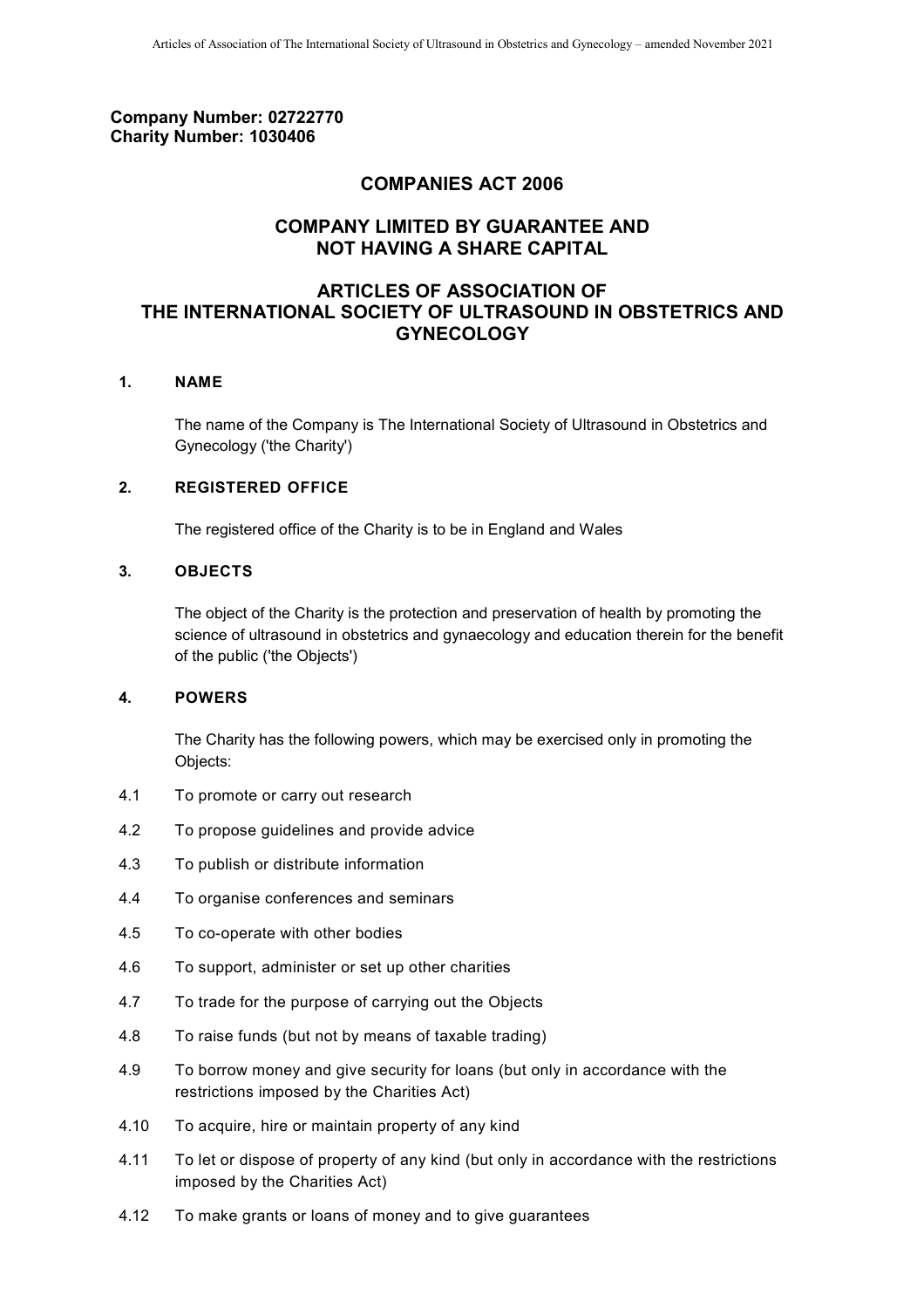- 4.13 To set aside funds for special purposes or as reserves against future expenditure
- 4.14 To deposit or invest funds in any manner (but to invest only after obtaining advice from a Financial Expert and having regard to the suitability of investments and the need for diversification)
- 4.15 To delegate the management of investments to a Financial Expert, but only on terms that:
	- 4.15.1 the investment policy is set down in writing for the Financial Expert by the **Trustees**
	- 4.15.2 every transaction is reported promptly to the Trustees
	- 4.15.3 the performance of the investments is reviewed regularly with the Trustees
	- 4.15.4 the Trustees are entitled to cancel the delegation arrangement at any time
	- 4.15.5 the investment policy and the delegation arrangement are reviewed at least once in each calendar year
	- 4.15.6 all payments due to the Financial Expert are on a scale or at a level which is agreed in advance and are notified promptly to the Trustees on receipt
	- 4.15.7 the Financial Expert must not do anything outside the powers of the **Trustees**
- 4.16 To arrange for investments or other property of the Charity to be held in the name of a nominee (being a corporate body registered or having an established place of business in England and Wales) under the control of the Trustees or of a Financial Expert acting under their instructions and to pay any reasonable fee required
- 4.17 To insure the property of the Charity against any foreseeable risk and take out other insurance policies to protect the Charity when required
- 4.18 To insure the Trustees against the costs of a successful defence to a criminal prosecution brought against them as charity trustees or against personal liability incurred in respect of any act or omission which is or is alleged to be a breach of trust or breach of duty, unless the Trustee concerned knew that, or was reckless whether, the act or omission was a breach of trust or breach of duty
- 4.19 Subject to Article 5, to employ paid or unpaid agents, staff or advisers
- 4.20 To enter into contracts to provide services to or on behalf of other bodies
- 4.21 To establish subsidiary companies to assist or act as agents for the Charity
- 4.22 To operate the Charity in any part of the world
- 4.23 To register the Charity in any part of the world
- 4.24 To do anything else within the law which promotes or helps to promote the Objects

#### **5. BENEFITS TO MEMBERS AND TRUSTEES**

- 5.1 The property and funds of the Charity must be used only for promoting the Objects and do not belong to the members of the Charity but
	- 5.1.1 members who are not Trustees may be employed by or enter into contracts with the Charity and receive reasonable payment for goods or services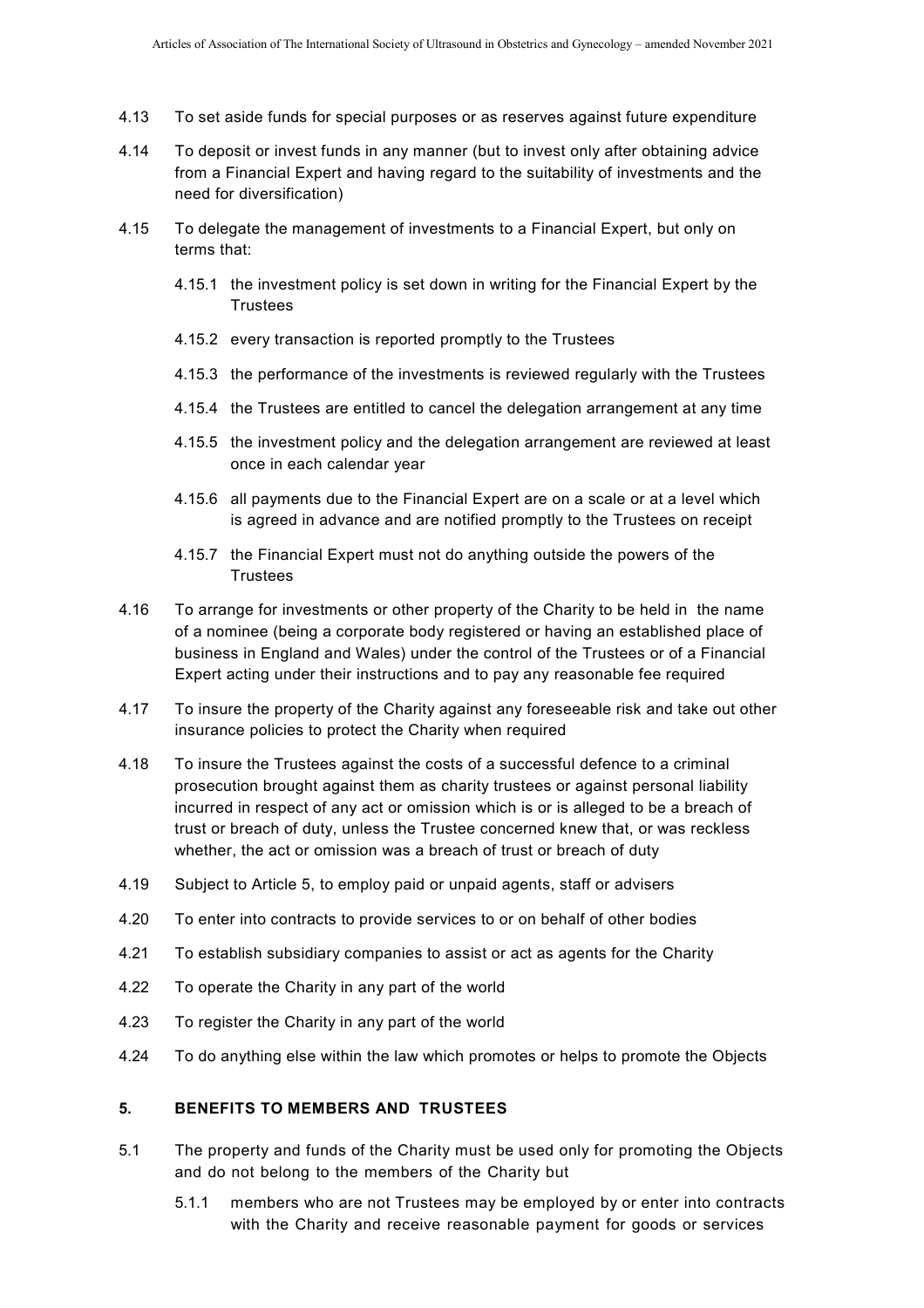supplied

- 5.1.2 members (including Trustees) may be paid interest at a reasonable rate on money lent to the Charity
- 5.1.3 members (including Trustees) may be paid a reasonable rent or hiring fee for property let or hired to the Charity
- 5.1.4 individual members who are not Trustees but who are beneficiaries may receive charitable benefits in that capacity
- 5.2 A Trustee must not receive any payment of money or other material benefit (whether directly or indirectly) from the Charity except
	- 5.2.1 as mentioned in clauses 4.18, 5.1.2, 5.1.3 or 5.3.
	- 5.2.2 reimbursement of reasonable out-of-pocket expenses (including hotel and travel costs) actually incurred in running the Charity
	- 5.2.3 an indemnity in respect of any liabilities properly incurred in running the Charity (including the costs of a successful defence to criminal proceedings)
	- 5.2.4 payment to any company in which a Trustee has no more than a one per cent shareholding
	- 5.2.5 in exceptional cases, other payments or benefits (but only with the written approval of the Commission in advance)
- 5.3 Subject to approval by the Charities commission, any Trustee (or any firm or company of which a Trustee is a member or employee) may enter into a contract with the Charity to supply goods or services in return for a payment or other material benefit but only if:
	- 5.3.1 the goods or services are actually required by the Charity
	- 5.3.2 the nature and level of the remuneration is no more than is reasonable in relation to the value of the goods or services and is set in accordance with the procedure in clause 5.4
- 5.4 Whenever a Trustee has a personal interest in a matter to be discussed at a meeting of the Trustees or a committee the Trustee concerned must:
	- 5.4.1 declare an interest at or before discussion begins on the matter
	- 5.4.2 withdraw from the meeting for that item unless expressly invited to remain in order to provide information
	- 5.4.3 not be counted in the quorum for that part of the meeting
	- 5.4.4 withdraw during the vote and have no vote on the matter
- 5.5 This clause may not be amended without the prior written consent of the Commission
- **6. LIMITED LIABILITY**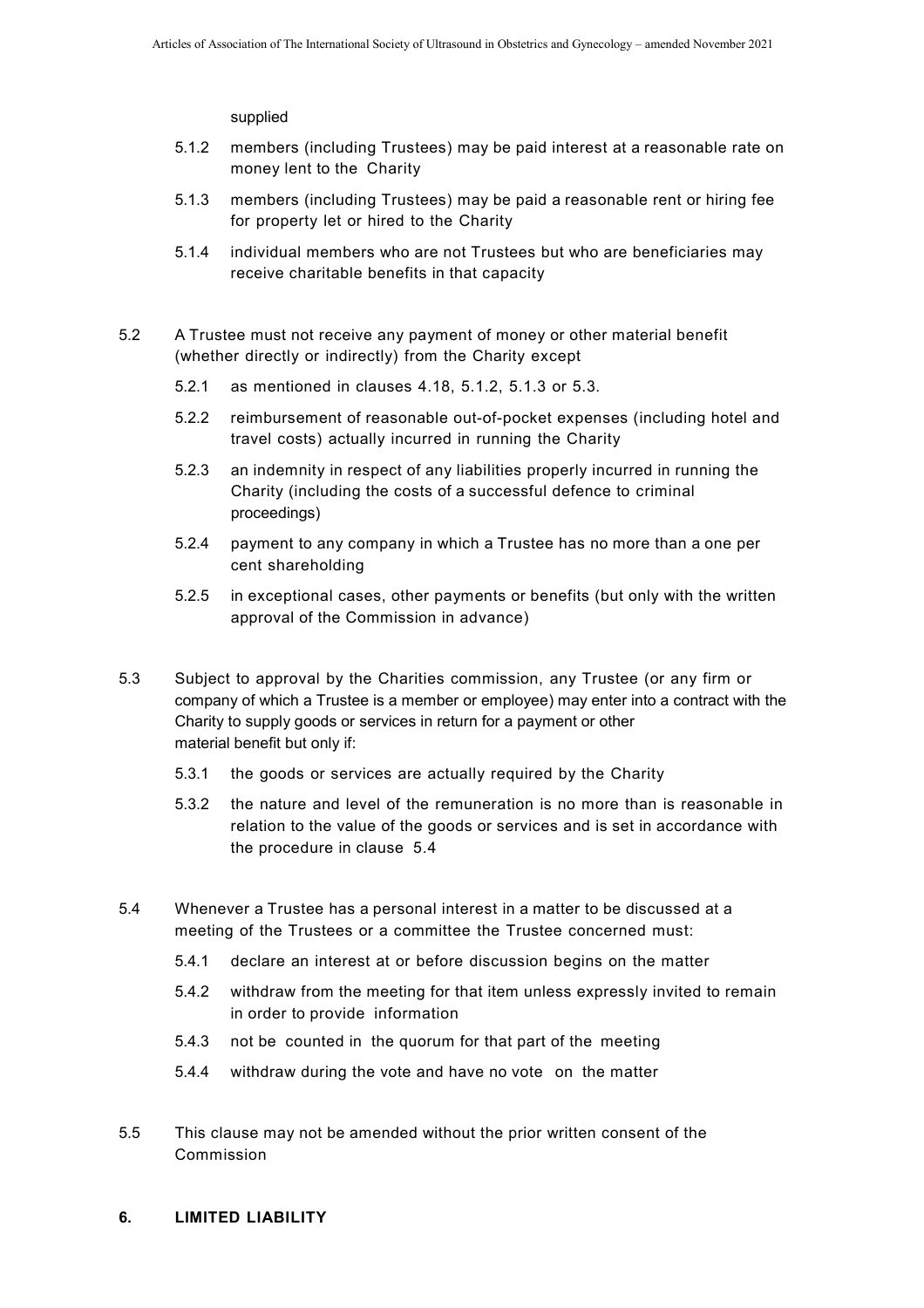The liability of members is limited

## **7. GUARANTEE**

Every member promises, if the Charity is dissolved while he, she or it remains a member or within 12 months afterwards, to pay up to £1 towards the costs of dissolution and the liabilities incurred by the Charity while the contributor was a member

## **8. DISSOLUTION**

- 8.1 If the Charity is dissolved the assets (if any) remaining after provision has been made for all its liabilities must be applied in one or more of the following ways:
	- 8.1.1 by transfer to one or more other bodies established for exclusively charitable purposes within, the same as or similar to the Objects
	- 8.1.2 directly for the Objects or charitable purposes within or similar to the Objects
	- 8.1.3 in such other manner consistent with charitable status as the Commission approve in writing in advance
- 8.2 A final report and statement of account must be sent to the Commission

## **9. MEMBERSHIP**

- 9.1 The Charity must maintain a register of members with an entry for each member showing the member's name and address and the date on which they became a member and ceased to be a member. The register of members must be kept at the registered office or at a single alternative inspection location. The register must be made available for inspection within five working days of receiving a request that is for a proper purpose in accordance with the Companies Act:
	- 9.1.1 by any member without charge; and
	- 9.1.2 by any other person subject to the payment of a fee at a level that is permitted by law.
- 9.2 Membership of the Charity is open to any individual interested in promoting the Objects who
	- 9.2.1 applies to the Charity in the form required by the Trustees
	- 9.2.2 is approved in accordance with criteria determined by the Board from time to time

and

- 9.2.3 Signs the register of members or otherwise consents to becoming a member
- 9.3 The Board may delegate the power to admit members
- 9.4 The Trustees may establish different classes of membership and prescribe their respective privileges and duties and set the amounts of any subscriptions
- 9.5 Membership is terminated if the member concerned
	- 9.5.1 gives written notice of resignation to the Charity
	- 9.5.2 dies
	- 9.5.3 is six months in arrears in paying the relevant subscription and the Board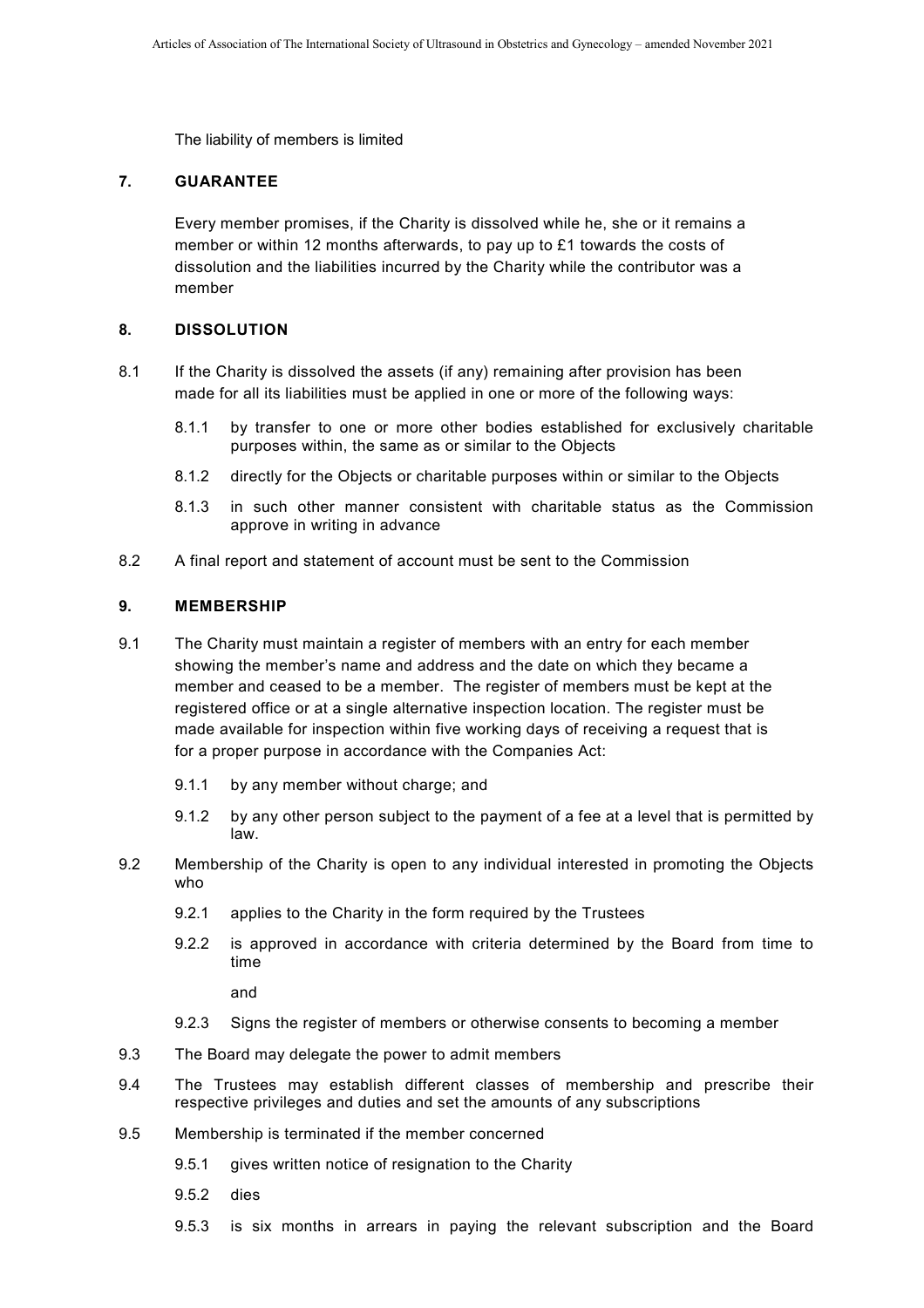resolves to end membership (but in such a case the member may be reinstated on payment of the amount due)

9.5.4 fails to respond in Writing within 60 days of being sent a notice in Writing requesting confirmation that they wish to remain a member and containing a warning that their membership may be ended and the Board resolves to end membership

or

- 9.5.5 is removed from membership by resolution of the Trustees on the ground that in their reasonable opinion the member's continued membership is harmful to the Charity (but only after notifying the member in writing and considering the matter in the light of any Written representations which the member concerned puts forward within 14 Clear Days after receiving notice)
- 9.6 Membership of the Charity is not transferable
- 9.7 A technical defect in the appointment of a member of which the members are unaware at the time does not invalidate a decision taken at a general meeting or a written resolution

#### **10. AFFILIATION**

The Trustees may establish different classes of affiliation and prescribe their respective privileges and duties and set the amounts of any subscriptions, and for the avoidance of doubt affiliated persons are not company law members

### **11. GENERAL MEETINGS**

- 11.1 The Charity must hold an Annual General Meeting (AGM) in each calendar year which all members are entitled to attend and the AGM must be specified as such in the notices calling it
- 11.2 At an AGM the business to be conducted will usually include:
	- 11.2.1 presentation to the members of the accounts of the Charity for the previous financial year
	- 11.2.2 presentation to the members of the Trustees' report on the Charity's activities since the previous AGM
	- 11.2.3 the election of Trustees in place of those retiring

and

- 11.2.4 where necessary the appointment of auditors for the Charity and the fixing of the remuneration of the auditors
- 11.3 Any general meeting which is not an AGM is an Extraordinary General Meeting (EGM)
- 11.4 An EGM may be called at any time by the Trustees
- 11.5 The Trustees must call an EGM within 21 days of a written request from at least five per cent of the members who have a right to vote at general meetings
- <span id="page-4-1"></span>11.6 The Board may decide to a hold a general meeting, including an AGM, as a physical meeting, a meeting where all attendance is by electronic means (a '**Virtual Meeting**') or a meeting where some attendance is physical and some is by electronic means (a '**Hybrid Meeting**')
- 11.7 The Board may make such Regulations as it sees fit relating to the holding of Virtual Meetings and Hybrid Meetings from time to time, including any requirement or restriction as is necessary to ensure the identification of those taking part and the security of the electronic communication

## <span id="page-4-0"></span>**12. NOTICE OF GENERAL MEETINGS**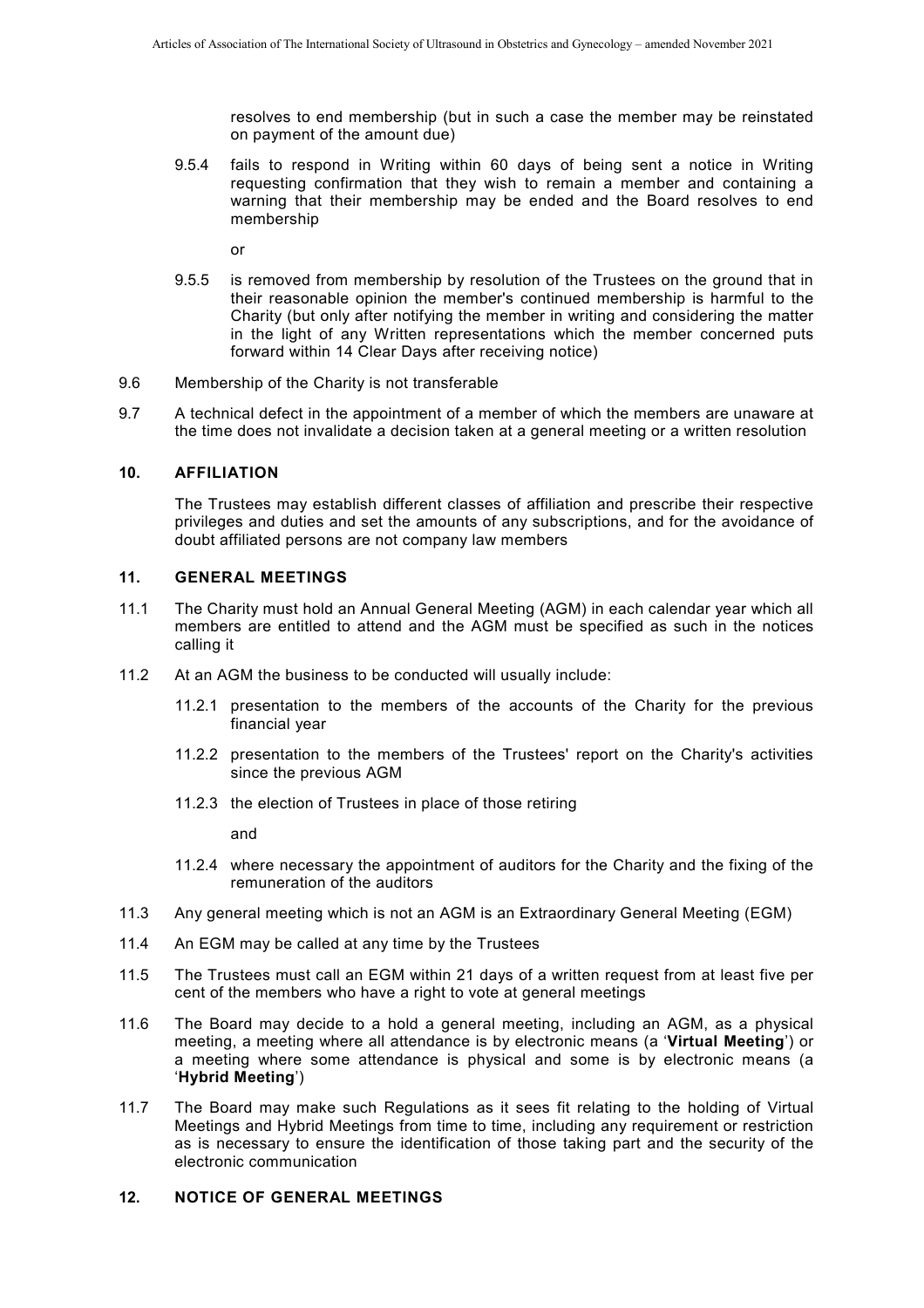- 12.1 General meetings are called by giving at least 14 Clear Days' Written notice (for the purposes of this Article [12](#page-4-0) '**Written**' includes notice given by website in accordance with Article [26.5\)](#page-12-0). The notice must:
	- 12.1.1 indicate the place (if required by the Companies Act), date, time and the general nature of the business to be discussed and, if a Special Resolution is to be proposed, set out the exact wording of the Special Resolution

and

- 12.1.2 include a statement informing the members of their right to appoint a proxy to exercise their rights to attend, speak and vote at the meeting
- 12.2 Except to the extent required by the Companies Act, where a Virtual Meeting is to be called the Charity shall not be required to specify in the notice of the general meeting the place of the meeting, but it must provide details of the platform for the meeting and such other information as may be required to allow members to access the meeting
- 12.3 Notice of every general meeting must be given to:
	- 12.3.1 every member
	- 12.3.2 the reporting accountants or auditor of the Charity
	- 12.3.3 all Trustees

and

- 12.3.4 any person holding an honorary position
- 12.4 A meeting may be held on shorter notice by the agreement of not less than 90 per cent of the members entitled to attend and vote at it

### **13. PROCEEDINGS AT GENERAL MEETINGS**

- 13.1 There is a quorum at a general meeting if at least 50 of the members (or 3% of the members if less) are present in person or by proxy
- 13.2 At a Virtual Meeting or Hybrid Meeting, a person shall also be considered present and form part of the quorum if they have accessed the meeting via suitable electronic means agreed by the Board, are able to hear the chair of the meeting speak, and have the ability to vote on any resolutions (whether before or during the meeting) in accordance with Article [14.6](#page-6-0)
- 13.3 The President or (if the President is unable or unwilling to do so) some other member elected by those present, presides as chair at a general meeting
- 13.4 If any member/s, due to technological failings, are unable to attend all or part of a Virtual Meeting or Hybrid Meeting, this shall not invalidate the meeting provided the meeting is still quorate.

## **14. VOTING AND SPEAKING**

- 14.1 Except where otherwise provided by the Articles or the Companies Act, including amending the Articles in accordance with Article [27,](#page-13-0) every issue is decided by Ordinary **Resolution**
- 14.2 Except for the chair of the meeting, who has a second or casting vote, every member present in person or by proxy has one vote on each issue
- 14.3 A resolution put to the vote of the meeting is decided by a show of hands unless Article [14.5](#page-5-0) or [14.6](#page-6-0) applies
- 14.4 The declaration of the chair of the meeting that a resolution has been carried by a particular majority or lost on a show of hands is conclusive
- <span id="page-5-0"></span>14.5 At a physical meeting, a vote will be taken by poll if before, or on the declaration of the result of, the show of hands a poll is demanded by the chair of the meeting or at least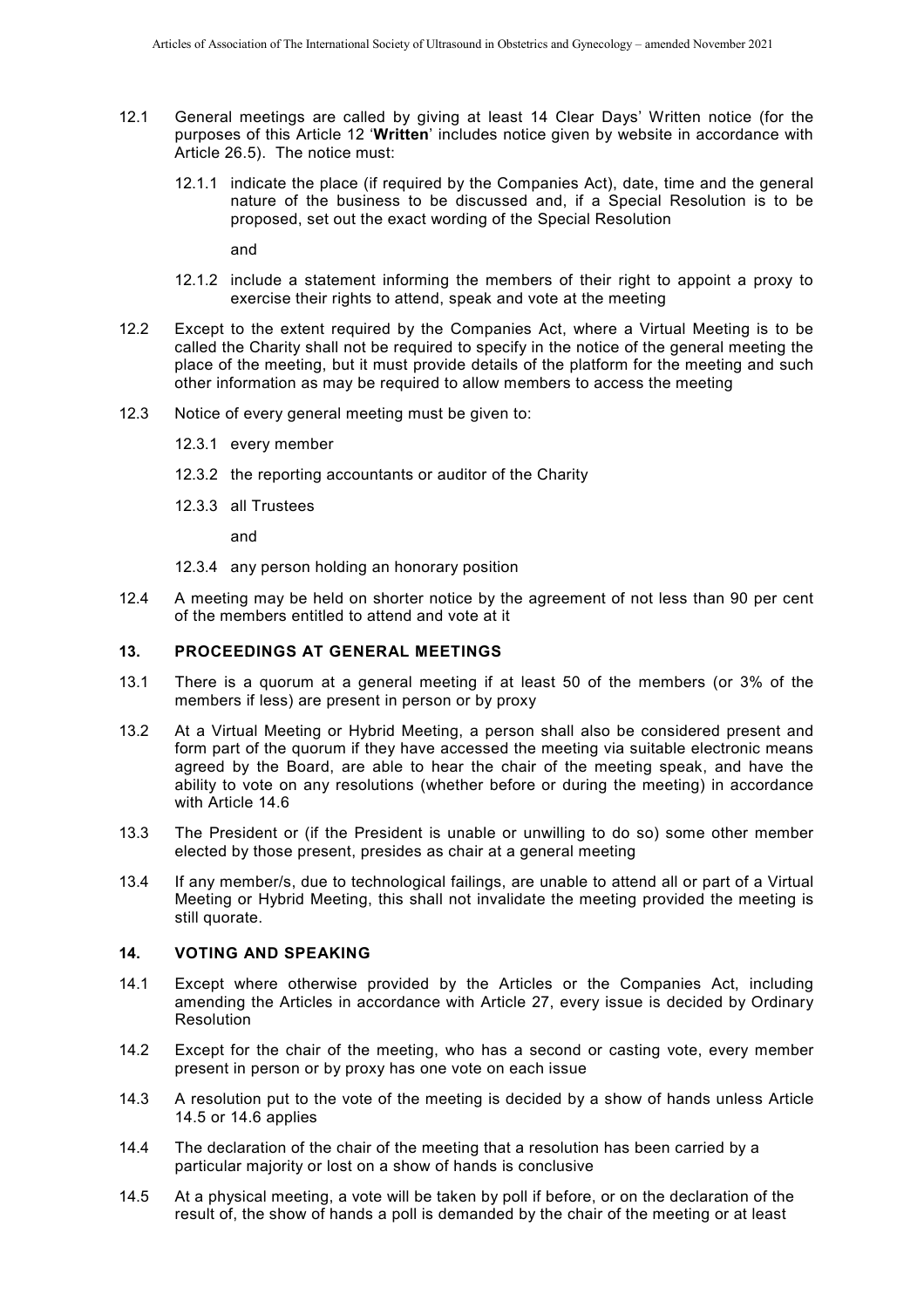10% of members present in person or by proxy and having the right to vote at the meeting:

- 14.5.1 No poll may be demanded on the election of a chair of a meeting or on any question of adjournment
- 14.5.2 A demand for a poll may be withdrawn before the poll is taken but only with the consent of the chair of the meeting
- 14.5.3 The chair of the meeting will decide how a poll will be taken
- 14.5.4 The result of a poll will be treated as a resolution of the meeting

and

- 14.5.5 If a poll is demanded the meeting may continue to deal with any other business that may be conducted at the meeting
- <span id="page-6-0"></span>14.6 All resolutions put to the members at a Virtual Meeting or Hybrid Meeting shall be voted on by a poll, and votes may be cast by such electronic or other means either before or during the meeting as the Board in its sole discretion deems appropriate for the purposes of the meeting
- 14.7 The result of the vote must be recorded in the minutes but the number or proportion of the votes cast need not be recorded
- 14.8 An Ordinary Resolution to be proposed at a general meeting may be amended by Ordinary Resolution if the proposed amendment does not, in the reasonable opinion of the chair of the meeting, materially alter the scope of the resolution
- 14.9 A Special Resolution to be proposed at a general meeting may be amended by Ordinary Resolution, if:
	- 14.9.1 the chair of the meeting proposes the amendment at the general meeting at which the resolution is to be proposed

and

- 14.9.2 the amendment does not go beyond what is necessary to correct a grammatical or other non-substantive error in the resolution
- 14.10 If the chair of the meeting, acting in good faith, wrongly decides that an amendment to a resolution is or is not permissible, the chair's error does not invalidate the vote on that resolution
- 14.11 The auditor or reporting accountant has the right to attend general meetings and to speak at general meetings on any part of the business of the meeting which concerns him as auditor or reporting accountant

#### **15. PROXIES**

- 15.1 Members may appoint a proxy who need not be a member of the Charity. The proxy may be appointed by the member to exercise all or any of the member's rights to attend, speak, vote and demand a poll at a meeting of the Charity
- 15.2 A person holding a proxy may vote on any resolution and if the appointer does not direct the proxy how to vote on a particular resolution the proxy may vote as they think fit
- 15.3 An instrument appointing a proxy shall:
	- 15.3.1 be in Writing executed by or on behalf of the appointer
	- 15.3.2 be in the form set out below or in any usual or common form or in such other form as the Trustees may approve
	- 15.3.3 unless the contrary is stated, be valid for any reconvened meeting following an adjournment as well as for the meeting to which it relates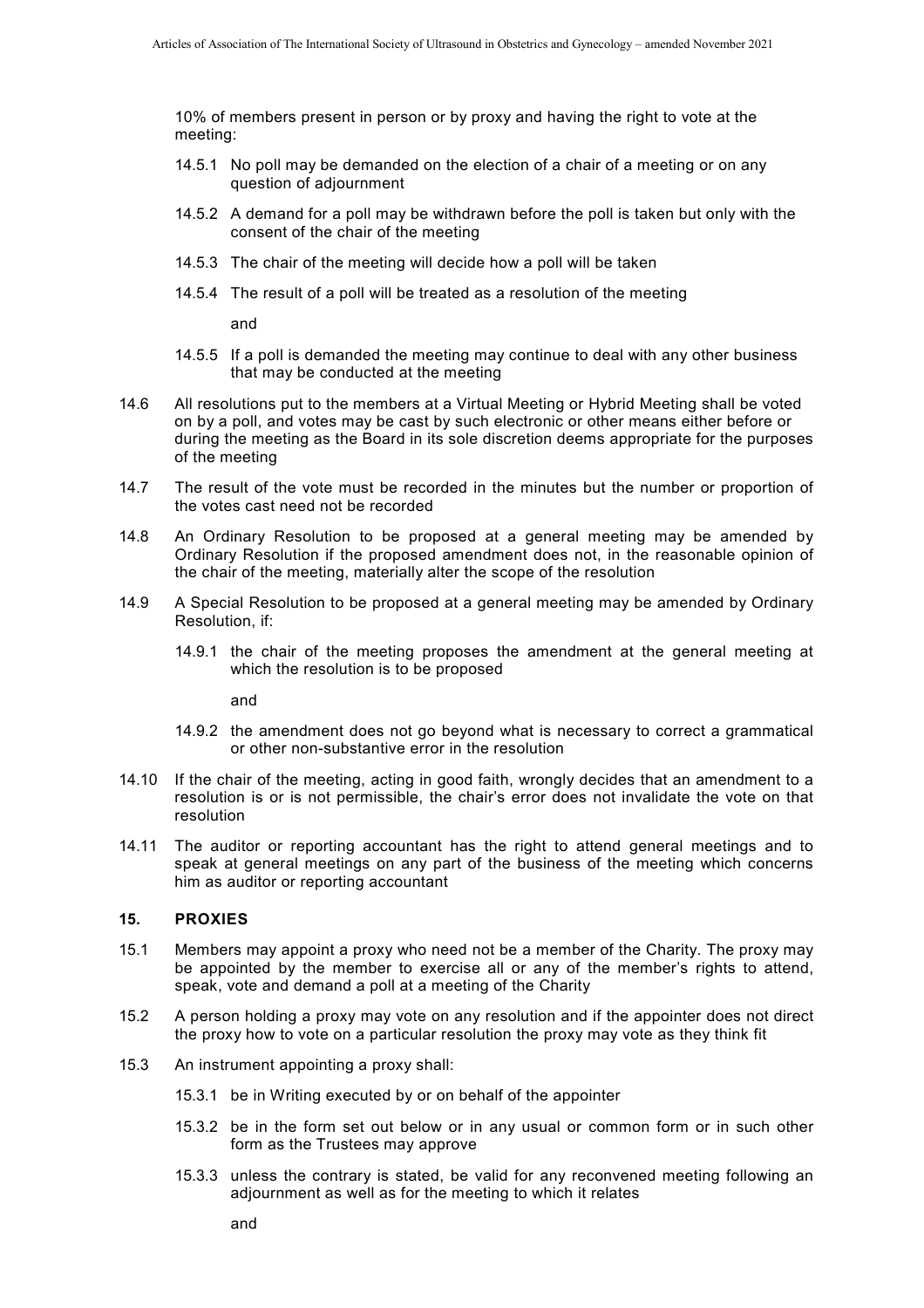- 15.3.4 be deposited at the registered office or at such other place or with such other person as the notice for the meeting shall specify at least 48 hours prior to the meeting or reconvened meeting (excluding any day that is not a working day)
- 15.4 A vote given or poll demanded by proxy or by the duly authorised representative of a body corporate shall be valid notwithstanding the previous termination of the authority of the person voting or demanding a poll unless notice of the termination was received by the Charity at the registered office or at such other place at which the instrument of proxy was duly deposited at least 48 hours before the commencement of the meeting or adjourned meeting (excluding any day that is not a working day).
- 15.5 A proxy in the following or similar form will be acceptable: "I of

a member of The International Society of Ultrasound in Obstetrics and Gynaecology hereby appoint the Chair of the Charity or if he is not present the chair of the Meeting<sup>\*</sup>

```
........................................................................ 
as my proxy to vote for me on my behalf at the [annual] general meeting of the Charity to<br>be held on the day of day of and any adiournment
                                           day of and any adjournment
thereof.
Signed on the day of the day of 20....
*If you do not wish to appoint the Chair or the chair of the meeting, please delete the 
reference to the Chair of the meeting and insert the name and address of your appointee 
in the space that follows."
```
15.6 The instrument appointing a proxy shall be deemed to confer authority to demand or join in demanding a poll and may contain directions as to how the proxy is to vote on any resolution.

## **16. ADJOURNMENT OF GENERAL MEETINGS**

- 16.1 Adjournment of a quorate meeting:
	- 16.1.1 The chair of a general meeting at which a quorum is present may (and must if so directed by the meeting) adjourn the meeting
	- 16.1.2 All business conducted at the general meeting up to the time of adjournment shall be valid
	- 16.1.3 The chair of the meeting must decide the date, time and (if required by the Companies Act) place at which the meeting is to be reconvened, unless these details are specified in a resolution
	- 16.1.4 No business may be transacted at any adjourned meeting except business left unfinished at the meeting from which the adjournment took place
	- 16.1.5 If a meeting is adjourned for 30 days or more, notice of the adjourned meeting must be given as for the original meeting
- 16.2 Adjournment with no quorum:
	- 16.2.1 If a quorum is not present within half an hour after the appointed starting time of a general meeting, the meeting may be adjourned to another day, time and (if required by the Companies Act) place as the Board may decide, except where the meeting was called by the demand of members, in which case it must be dissolved
	- 16.2.2 No business may be transacted at any adjourned meeting except business contained in the notice of the original meeting
	- 16.2.3 The Board must give at least seven Clear Days' notice of the reconvened meeting stating the date, time and (if required by the Companies Act) place of the meeting
	- 16.2.4 If a meeting is adjourned for 30 days or more, full notice of the adjourned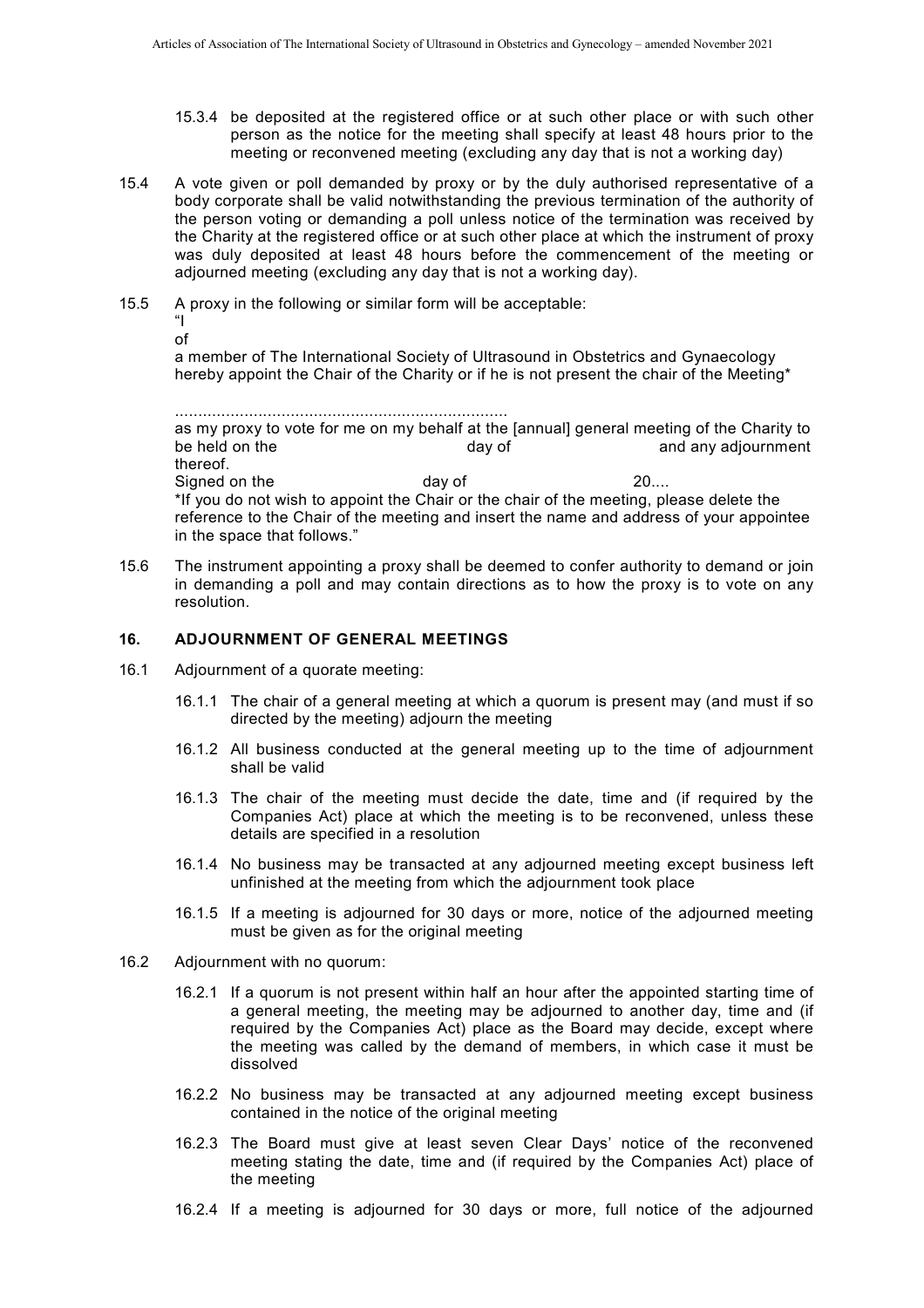meeting must be given as for the original meeting

- 16.2.5 If no quorum is present at the reconvened meeting within half an hour of the appointed starting time, the member or members present at that time shall constitute the quorum for that meeting
- 16.3 Adjournment of a Virtual Meeting or Hybrid Meeting due to technological failings
	- 16.3.1 The chair of a Virtual Meeting or Hybrid Meeting shall have the discretion to adjourn the meeting if any technological failings in their opinion substantially affect the holding of the meeting
	- 16.3.2 All business conducted at the general meeting up to the time of adjournment shall be valid to the extent that the meeting was quorate
	- 16.3.3 The Board shall decide the date, time and (if required by the Companies Act) the place at which the meeting is to be reconvened
	- 16.3.4 No business may be transacted at any adjourned meeting except business left unfinished at the meeting from which the adjournment took place
	- 16.3.5 The Board must give at least seven Clear Days' notice of the reconvened meeting stating the date, time and (if required by the Companies Act) place of the meeting
	- 16.3.6 If a meeting is adjourned for 30 days or more, notice of the adjourned meeting must be given as for the original meeting

### **17. WRITTEN RESOLUTIONS**

- 17.1 Except in the case of a resolution to remove a Trustee or the auditors before the expiry of their term, members may pass a written resolution without a meeting being held, provided that:
	- 17.1.1 it is in Writing
	- 17.1.2 a copy of the proposed resolution has been sent to every eligible member
	- 17.1.3 in the case of a Special Resolution it must be stated on the resolution that it is a Special Resolution, and it must be Signed by at least 75 per cent. of members (or their duly authorised representatives) entitled to receive notice of and to attend general meetings
	- 17.1.4 in the case of an Ordinary Resolution it must be Signed by a majority of members (or their duly authorised representatives) entitled to receive notice of and to attend general meetings

and

- 17.1.5 it is contained in a document which has been received at the registered office within the period of 28 days beginning with the circulation date
- 17.2 A written resolution may consist of two or more documents in identical form Signed by members and is passed when the required majority of eligible members have signified their agreement to it

#### **18. WORLD CONGRESS**

Unless the trustees resolve to the contrary, the Charity shall in each calendar year arrange for a World Congress

#### **19. THE TRUSTEES**

- 19.1 The Trustees as charity trustees have control of the Charity and its property and funds
- <span id="page-8-0"></span>19.2 Trustees shall be elected by the members at the AGM in accordance with a process to be determined by the Trustees and set out in Regulations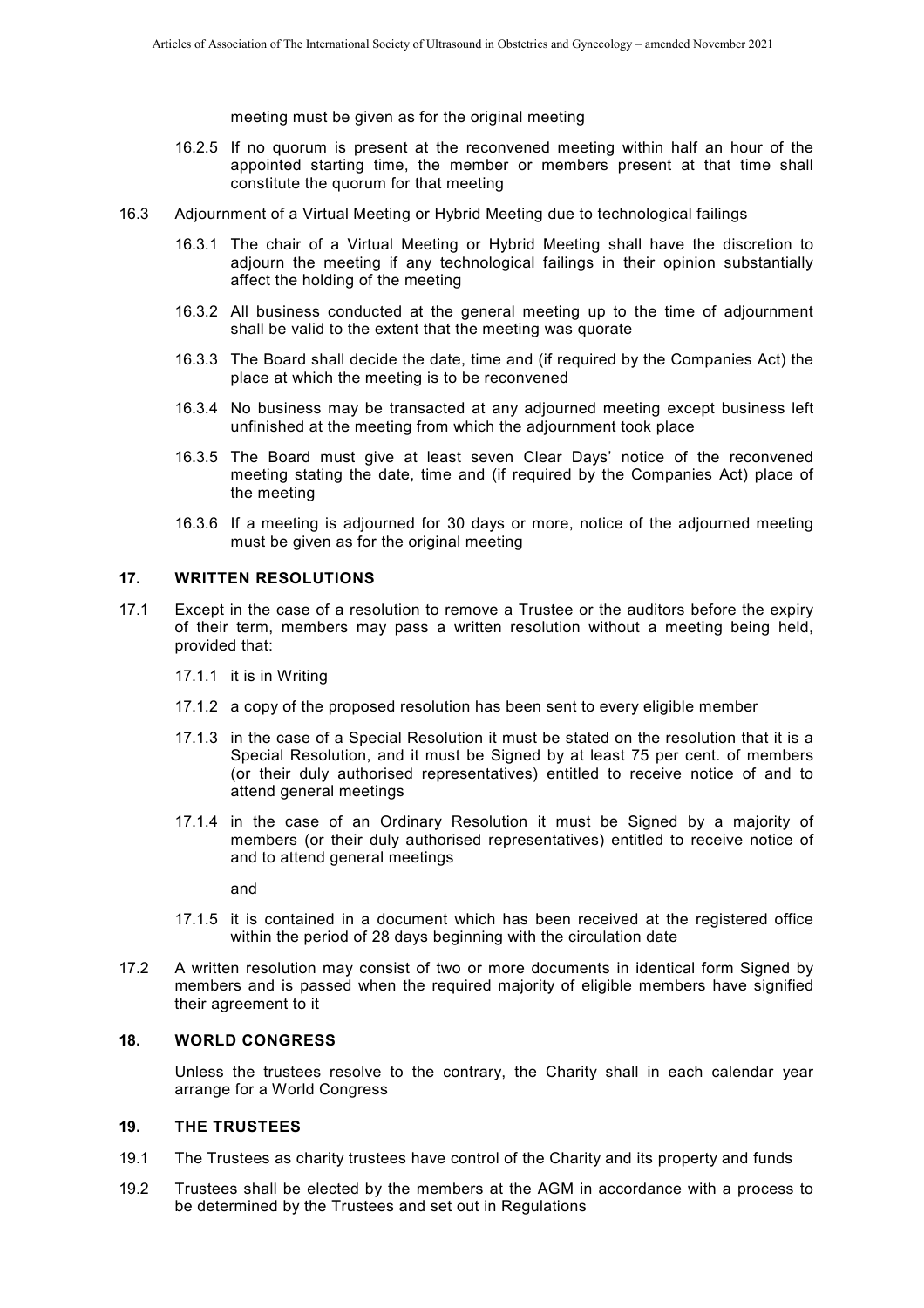- 19.3 The Trustee Board when complete consists of at least twelve and not more than fourteen individuals, all of whom must be members
- 19.4 Every Trustee must Sign a declaration of willingness to act as a charity trustee of the Charity before he or she is eligible to vote at any meeting of the Trustees
- <span id="page-9-0"></span>19.5 At the fourth AGM after their last election a Trustee shall finish their trustee term and retire, save that this Article [19.5](#page-9-0) shall not apply to Honorary Officers (who are subject to Article [20\)](#page-9-1) or Trustees who are appointed as chair of the Scientific Committee or the Education Committee (who are subject to Article [23.5\)](#page-11-0)
- 19.6 A retiring Trustee is eligible for re-election for second trustee term in accordance with Article [19.2](#page-8-0) but may only be re-elected once and may not serve more than two consecutive terms
- 19.7 A Trustee's term of office automatically terminates if he or she:
	- 19.7.1 retires as a Trustee
	- 19.7.2 is disqualified under the Charities Act from acting as a charity trustee
	- 19.7.3 in the written opinion, given to the Charity, of a registered medical practitioner treating that person, has become physically or mentally incapable of acting as a Trustee and may remain so for more than three months
	- 19.7.4 is absent from more than three meetings of the Trustees without permission
	- 19.7.5 ceases to be a member
	- 19.7.6 resigns by written notice to the Trustees (but only if at least twelve Trustees will remain in office)
	- 19.7.7 is removed from office by a resolution of at least 75 per cent of the other Trustees present and voting at a Board meeting provided:
		- a) at least half of the serving Trustees are present at the meeting; and
		- b) that prior written notice of meeting and the intention to propose such a resolution has been given to the Trustee in question

or

- 19.7.8 is removed by the members in accordance with the Companies Act
- 19.8 The Trustees may at any time appoint any person duly qualified to be an ad interim Trustee to fill a vacancy arising in their number since the previous AGM, in accordance with a process to be determined by the Trustees and set out in Regulations
- 19.9 A technical defect in the appointment of a Trustee of which the Trustees are unaware at the time does not invalidate any decisions taken by the Trustees
- 19.10 If at any time the number of Trustees falls below twelve, the remaining Trustees may act only to fill these vacancies, or to call an AGM

## <span id="page-9-1"></span>**20. HONORARY OFFICERS**

- <span id="page-9-2"></span>20.1 The Trustees may appoint Honorary Officers from amongst the Trustees, for such terms of office as are determined by the Trustees and set out in the Regulations
- 20.2 Honorary Officers are appointed in accordance with a process to be determined by the Trustees and set out in the Regulations
- 20.3 A Trustee who has also been appointed as an Honorary Officer under Article [20.1](#page-9-2) will not be subject to retirement under Article [19.5,](#page-9-0) instead:
	- 20.3.1 they will continue to be a Trustee during their term/s as an Honorary Officer;
	- 20.3.2 when they retire as an Honorary Officer and aren't reappointed to the same or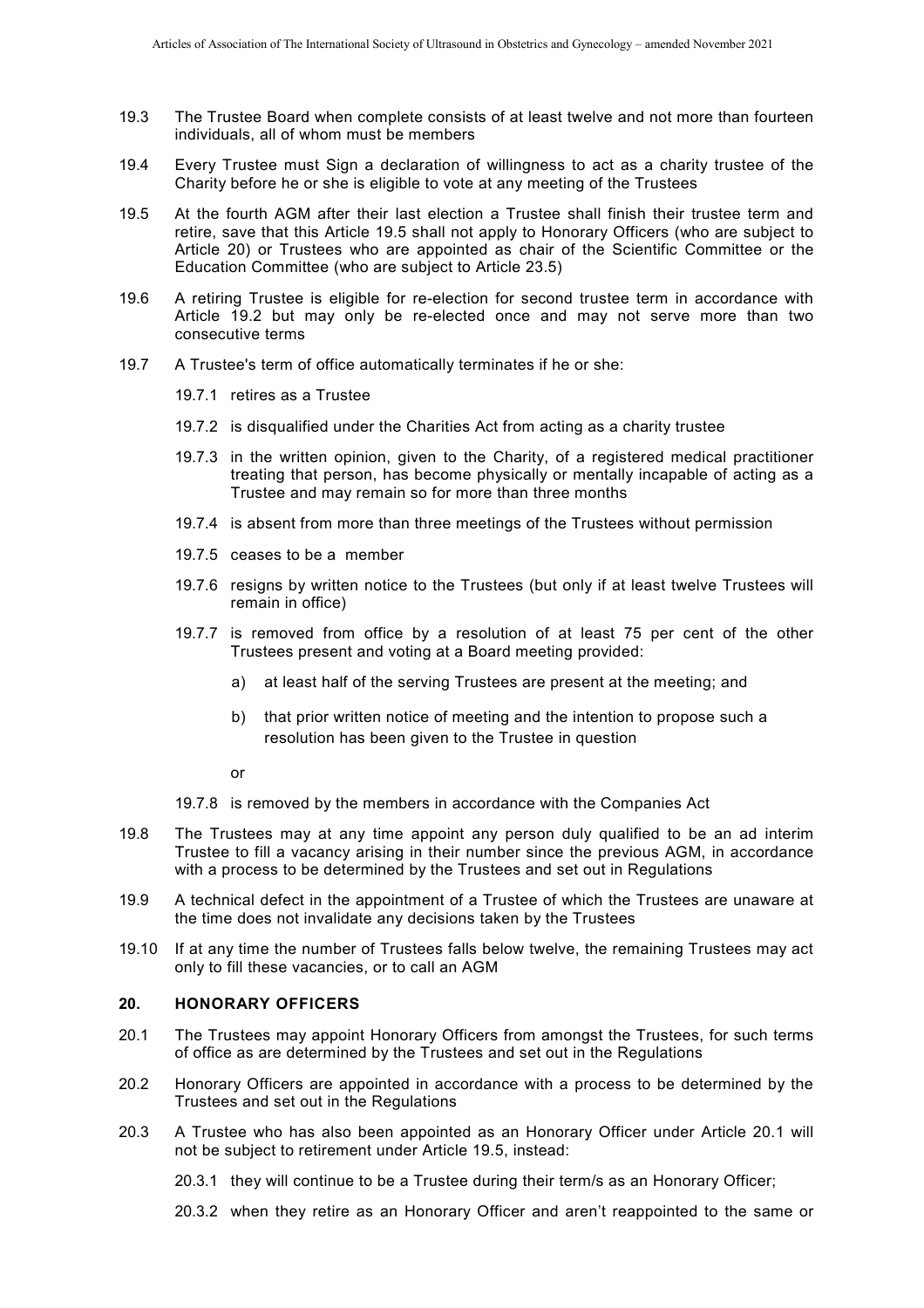another Honorary Officer role, they will retire as a Trustee at the next AGM or (if later) the fourth AGM following their last appointment as a Trustee

#### **21. PROCEEDINGS OF TRUSTEES**

- 21.1 The Trustees must hold at least four meetings each calendar year
- 21.2 A quorum at a meeting of the Trustees is at least one fifth (or if that is not a whole number, the whole number nearest above one fifth) of the current number of Trustees
- 21.3 A meeting of the Trustees may be held either in person or by suitable electronic means agreed by the Trustees in which all participants may communicate with all the other participants
- 21.4 The President or (if the President is unable or unwilling to do so) some other Trustee chosen by the Trustees present presides as chair at each meeting
- 21.5 Every issue may be determined by a simple majority of the votes cast at a meeting but a written resolution Signed by all the Trustees is as valid as a resolution passed at a meeting (and for this purpose the resolution may be contained in more than one document and will be treated as passed on the date of the last signature)
- 21.6 Except for the chair of the meeting, who in the case of a tie has a second or casting vote, every Trustee has one vote on each issue
- 21.7 The Trustees may co-opt any person to attend trustee meetings as an observer or to provide information, and such person will not have the right to vote or count towards the quorum for trustee meetings
- 21.8 A procedural defect of which the Trustees are unaware at the time does not invalidate decisions taken at a meeting

#### **22. POWERS OF TRUSTEES**

- 22.1 The Trustees have the following powers in the administration of the Charity:
	- 22.1.1 to appoint (and remove) any member (who may be a Trustee) to act as Company Secretary to the Charity in accordance with the Companies Act
	- 22.1.2 to appoint a President, Treasurer and other Honorary Officers from among their number
	- 22.1.3 to delegate any of their functions to committees in accordance with Article [23](#page-10-0)
	- 22.1.4 To delegate responsibility for the general management and publishing of the official journal to a sub committee, known as the Editorial board. The Editor in Chief of the journal shall report at every meeting of the Trustees
	- 22.1.5 to make Regulations in accordance with Article [24](#page-11-1)
	- 22.1.6 to establish procedures to assist the resolution of disputes within the Charity
	- 22.1.7 to exercise any powers of the Charity which are not reserved to a general meeting
	- 22.1.8 to delegate any of their powers to their agent
- 22.2 No alteration to these Articles will invalidate any prior act of the Trustees

#### <span id="page-10-0"></span>**23. COMMITTEES**

- 23.1 The Trustees may delegate any of their functions to committees consisting of two or more individuals appointed by them
- 23.2 If the Trustees so specify, any such delegation may authorise further delegation of the Trustees' powers by any person to whom, or committee to which, they are delegated
- 23.3 All proceedings of committees must be reported promptly to the Trustees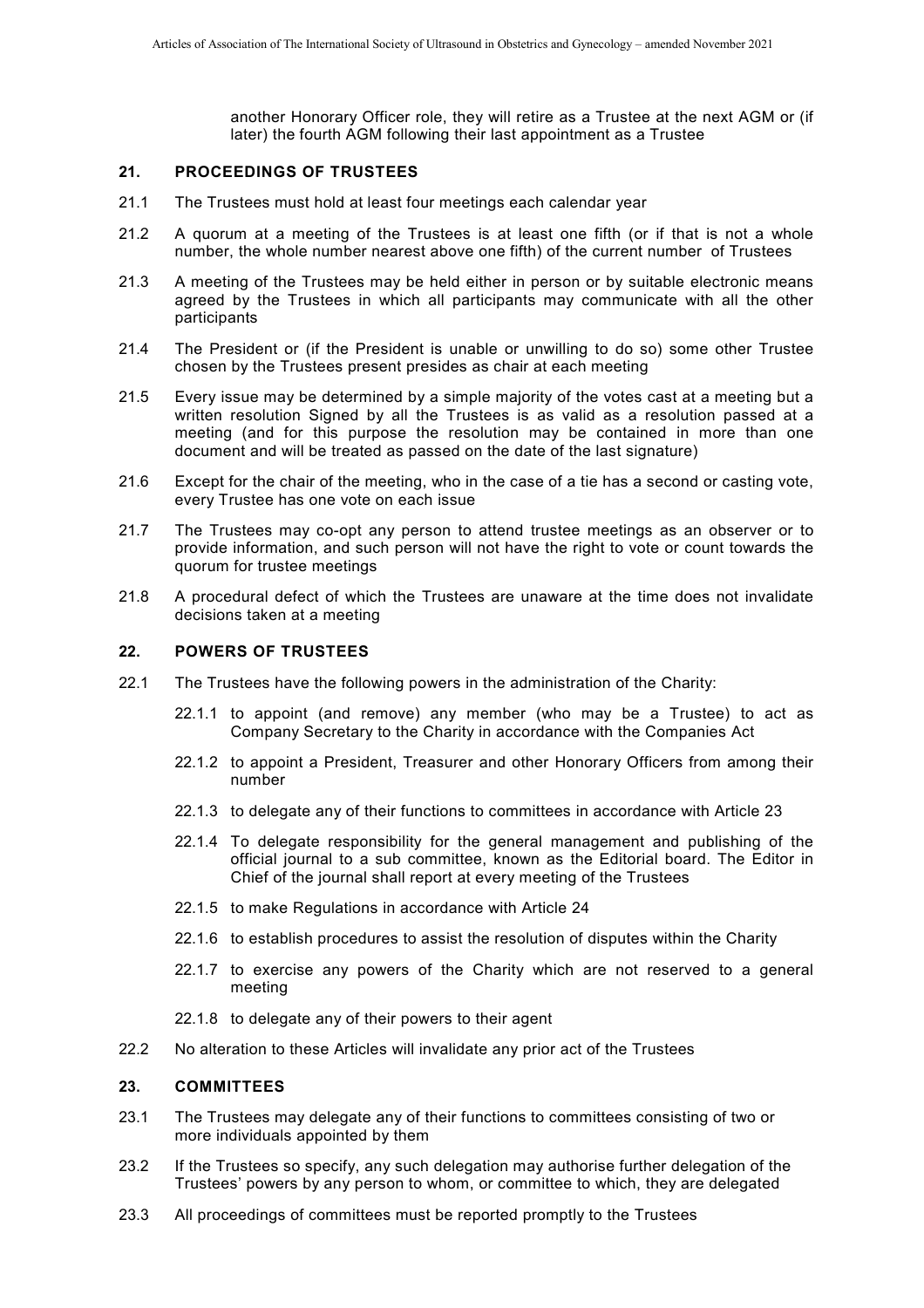- 23.4 The Trustees may revoke any delegation in whole or part, or alter its terms and conditions
- <span id="page-11-0"></span>23.5 If a Trustee is appointed to serve as chair of the Scientific Committee or the Education Committee (or such other committee as the Trustees may determine), that Trustee's term of office will be suspended ('**suspension**') with the following effect:
	- 23.5.1 the individual ceases to have the powers, rights or duties of a Trustee and must be removed from the registers of directors/trustees
	- 23.5.2 the individual will be automatically reinstated as a Trustee on the date of the first AGM at which they are no longer the chair of the relevant committee, unless the Board resolves otherwise (and for the avoidance of doubt this does not count as an 'election' for the purposes of Article [19.5\)](#page-9-0)

and

23.5.3 in calculating when the individual is due to retire as a Trustee under Article [19.5,](#page-9-0) any AGMs that took place during their suspension will not be counted

#### <span id="page-11-1"></span>**24. REGULATIONS**

- 24.1 The Trustees may from time to time make such reasonable and proper Regulations as they may deem necessary or expedient for the proper conduct and management of the Charity.
- 24.2 The Regulations may regulate the following matters but are not restricted to them:
	- 24.2.1 the admission of members of the Charity and the rights and privileges of such members, and the entrance fees, subscriptions and other fees or payments to be made by members;
	- 24.2.2 the conduct of members of the Charity in relation to one another, and to the Charity's employees and volunteers;
	- 24.2.3 the setting aside of the whole or any part or parts of the Charity's premises at any particular time or times or for any particular purpose or purposes;
	- 24.2.4 the procedure at general meetings and meetings of the Trustees in so far as such procedure is not regulated by the Companies Act or by the Articles;
	- 24.2.5 generally, all such matters as are commonly the subject matter of company rules.
- 24.3 The Regulations shall be binding on all members of the Charity. No Regulation shall be inconsistent with, or shall affect or repeal anything contained in, the Articles.

### **25. RECORDS & ACCOUNTS**

- 25.1 The Accounts, the Articles and any Regulations must be kept at the registered office or at a single alternative inspection location decided by the Board
- 25.2 The Trustees must comply with the requirements of the Companies Act and of the Charities Act as to keeping financial records, the audit of accounts and the preparation and transmission to the Registrar of Companies and the Commission of:
	- 25.2.1 annual reports
	- 25.2.2 annual returns
	- 25.2.3 annual statements of account
- 25.3 The Trustees must keep proper records of
	- 25.3.1 all proceedings at general meetings
	- 25.3.2 all proceedings at meetings of the Trustees
	- 25.3.3 all decisions of the members or Trustees taken outside meetings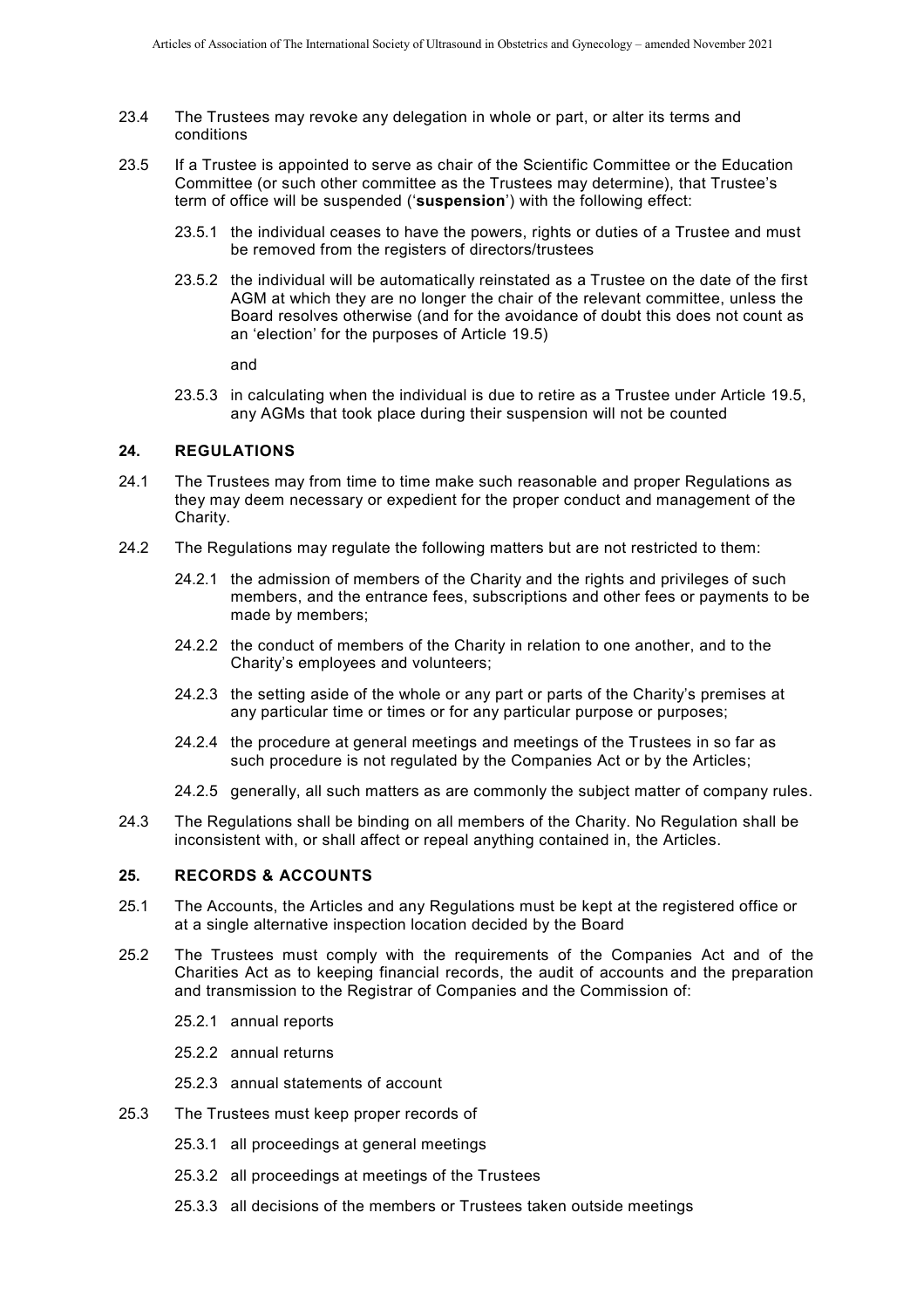- 25.3.4 all reports of committees and
- 25.3.5 all professional advice obtained
- 25.4 The Board must, for each financial year, send a copy of its annual Accounts and reports (or if applicable summary financial statements) to every person who is entitled to receive notice of general meetings at the same time as they file the Accounts with Companies House
- 25.5 Accounting records relating to the Charity must be made available for inspection by any Trustee at any reasonable time during normal office hours and may be made available for inspection by members who are not Trustees if the Trustees so decide
- 25.6 The Articles and any Regulations must be available for inspection by the members of the Charity and any member who requests a copy of the Articles must be sent a copy
- 25.7 A copy of the Charity's latest available statement of account must be supplied on request to any Trustee or member, or to any other person who makes a written request and pays the Charity's reasonable costs, within two months

#### **26. NOTICES**

- 26.1 The Charity may provide notices, accounts or other documents to any member either:
	- 26.1.1 in person
	- 26.1.2 by hand-delivery or ordinary post to the member's registered address
	- 26.1.3 if the member has provided the Charity with an email address, by email to that address (subject to the member having consented to receipt of the notice, documents or accounts in this way)

or

- 26.1.4 in accordance with the provisions for communication by website set out below
- 26.2 If a notice, accounts or other documents are sent by post, they will be treated as having been served by the Charity correctly addressing, pre-paying and posting a sealed envelope containing them. If sent by email they will be treated as properly sent if the Charity receives no indication that they have not been received
- 26.3 Any notice or other document sent in accordance with these Articles is to be treated as having been received:
	- 26.3.1 if sent by post, 48 hours after the envelope containing them was posted if posted by first class post and 72 hours after posting if posted by second class post or overseas post
	- 26.3.2 if sent by email, 24 hours after having been properly sent

or

- 26.3.3 immediately on being handed to the recipient personally
- 26.4 The Charity may assume that any contact information provided to it by a member remains valid unless the member informs the Charity that it is not
- <span id="page-12-0"></span>26.5 Where a member has informed the Charity in Writing of their consent, or has given deemed consent in accordance with the Companies Act, to receive notices, accounts or other documents from the Charity by means of a website, such information will be validly given if:
	- 26.5.1 the Charity sends that member a notification informing them that the documents forming part of the notice, the accounts or other documents, may be viewed on a specified website
	- 26.5.2 the notification provides the website address, and the place on the website where the information may be accessed and an explanation of how it may be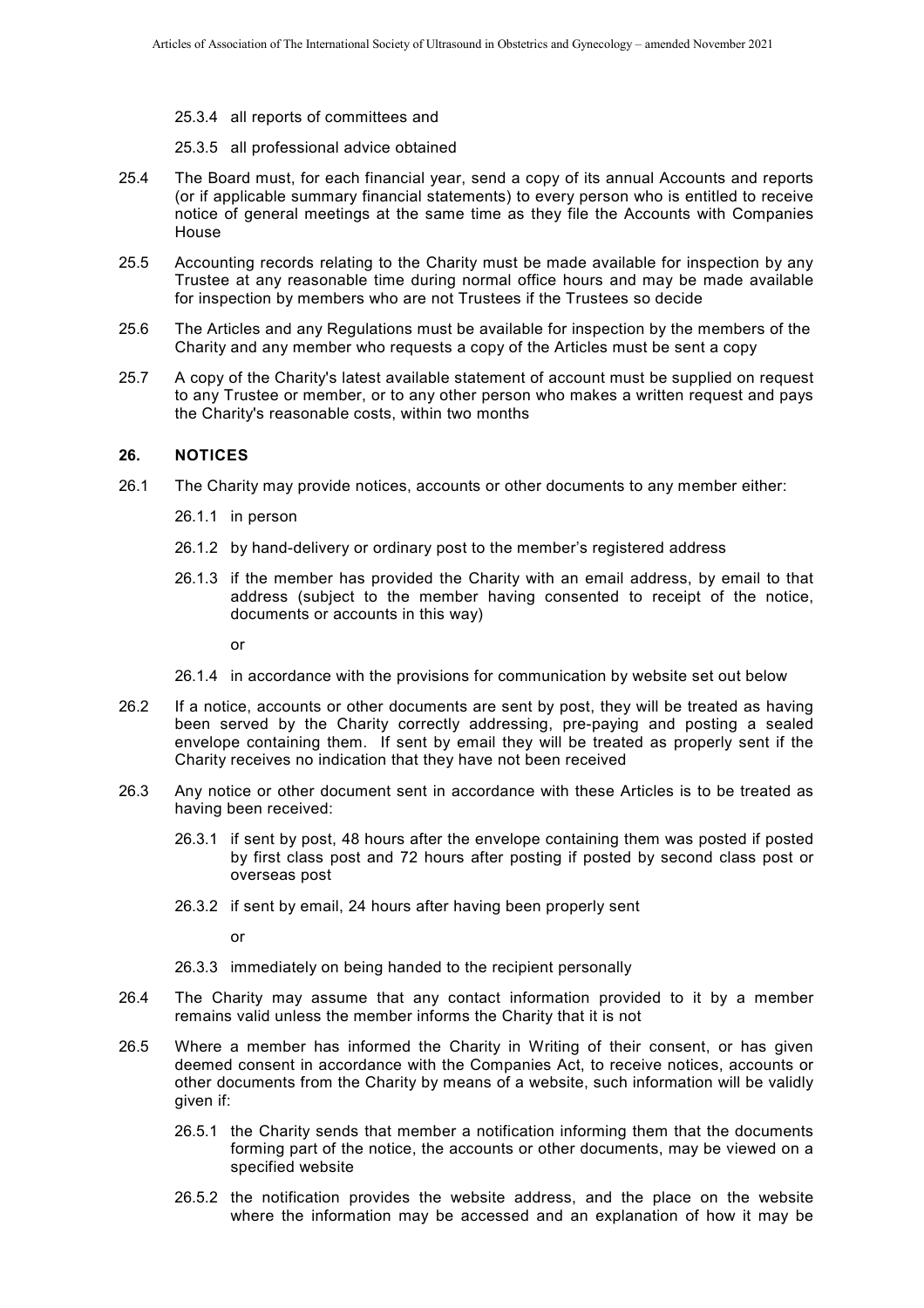accessed

26.5.3 if the information relates to a general meeting, the notification states that it concerns a notice of a general meeting and give the place, date and time of the meeting

and

- 26.5.4 the notice is available on the website throughout the notice period until the end of the meeting in question
- 26.6 A technical defect in the giving of notice of which the Trustees are unaware at the time does not invalidate decisions taken at a meeting

## <span id="page-13-0"></span>**27. AMENDMENT**

These Articles may be amended only by a Special Resolution of the members

#### **28. INTERPRETATION**

- 28.1 In these Articles:
	- 28.1.1 'Beneficiary' means anyone who can benefit from the Objects
	- 28.1.2 'Companies Act' means the Companies Act 2006
	- 28.1.3 'AGM' means an annual general meeting of the Charity
	- 28.1.4 'Articles' means these articles of association
	- 28.1.5 'Board' means the Trustees
	- 28.1.6 'Charities Act' means the Charities Act 2011
	- 28.1.7 'Charity' means the company governed by these Articles
	- 28.1.8 'Clear Day' means, in relation to a period of notice, the period excluding the day on which notice is given or deemed to be given and the date of the event to which the notice relates
	- 28.1.9 'Commission' means the Charity Commission for England and Wales
	- 28.1.10 'Editor in Chief' means the principal editor of the Official Journal but need not be a Trustee
	- 28.1.11 'EGM' means an extraordinary general meeting of the Charity
	- 28.1.12 'financial Expert' means an individual, company or firm who is an authorised person or an exempted person within the meaning of the Financial Services Act 1986
	- 28.1.13 'Hybrid Meeting' is defined in Article [11.6](#page-4-1)
	- 28.1.14 'Material Benefit' means a benefit which may not be financial but has a monetary value
	- 28.1.15 'member' and 'membership' refer to company law membership of the Charity
	- 28.1.16 'month' means calendar month
	- 28.1.17 'Objects' means the Objects of the Charity as defined in Article [3](#page-0-0)
	- 28.1.18 'Official Journal' means the journal entitled 'Ultrasound in Obstetrics and Gynecology' (or any title or titles that may subsequently replace it) published by the Charity
	- 28.1.19 'Ordinary Resolution' means a resolution agreed by a simple majority of the members present and voting at a general meeting, or, in the case of a written resolution, by members who together hold a simple majority of the voting rights